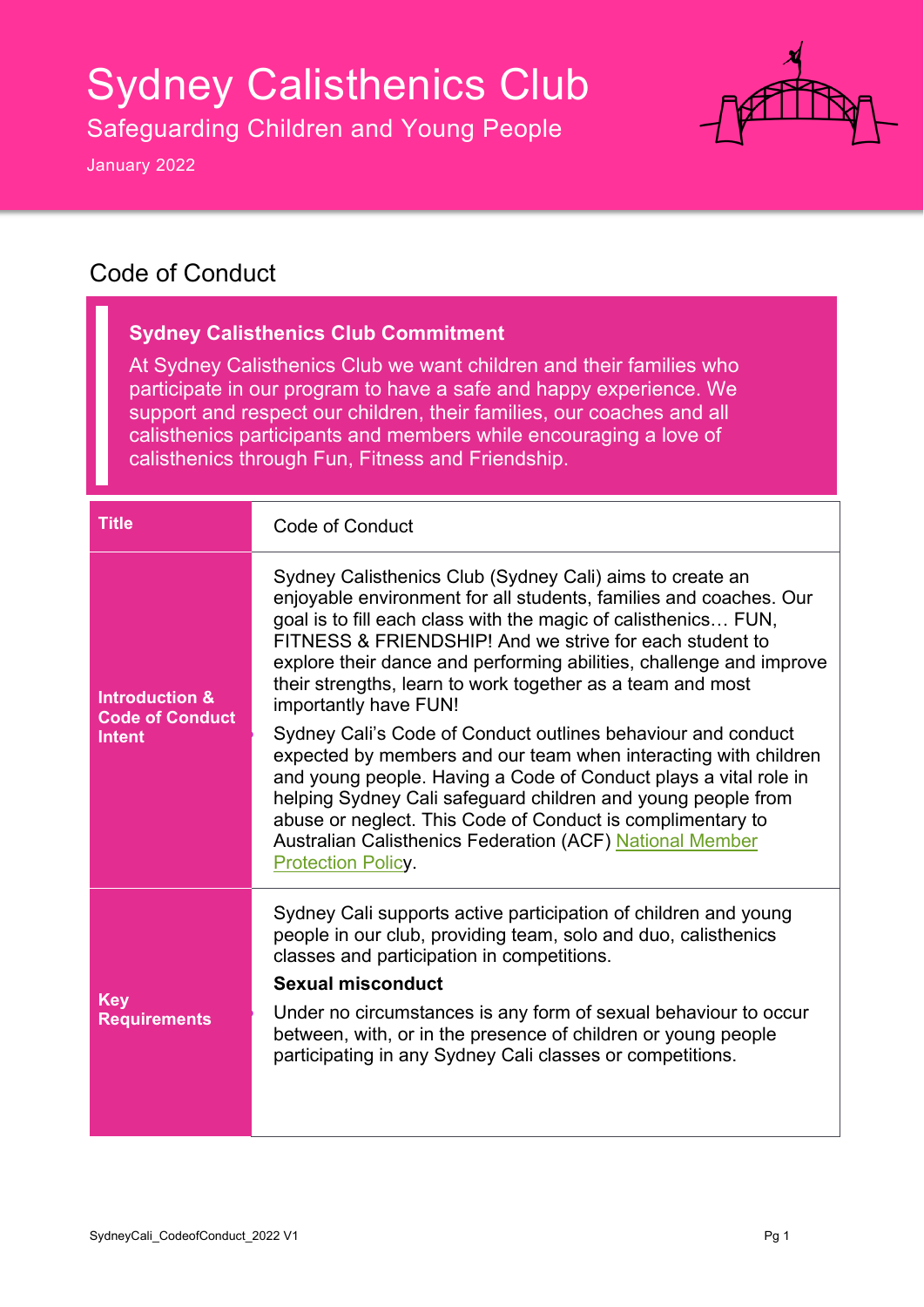## Sydney Calisthenics Club

Safeguarding Children and Young People



#### **Positive guidance**

• Wherever possible, children and young people are encouraged to have a say, especially on issues that are important to them.

• Children and young people are given information about their safe participation in Sydney Cali classes and competitions including access to information about safeguarding children and young people. However, there are times when team members, volunteers or participants involved in Sydney Cali may be required to use appropriate techniques and behaviour management strategies to ensure:

- All classes and competitions are held in a safe, positive and welcoming environment.
- The safety and/or wellbeing of participants, families coaches and volunteers during our activities.

We will use strategies which are fair, respectful, and appropriate to the developmental stage of the children or young people involved.

The child or young person needs to be provided with clear directions and given an opportunity to redirect their misbehaviour in a positive manner.

#### • **Use of language and tone of voice**

Language and tone of voice used in all interactions with children, young people and their families should:

- Provide clear direction, boost their confidence, encourage, or affirm them.
- Not be harmful to children, and must not be:
	- o Discriminatory, racist, or sexist.
	- o Derogatory, belittling, or negative; for example, by calling a child a loser or telling them they are fat.
	- o Intended to threaten or frighten.
	- o Profane or sexual.

#### • **Promoting equity and diversity**

All Sydney Cali coaches, cadets, volunteers and participants must ensure their approach and interactions with children and young people are sensitive, respectful, and inclusive of all backgrounds and abilities.

When interacting with children and young people who are Aboriginal or Torres Strait Islander, from culturally and/or linguistically diverse backgrounds, Lesbian, Gay, Bisexual, Transgender, or Intersex (LGBTI) children, or who have a disability,